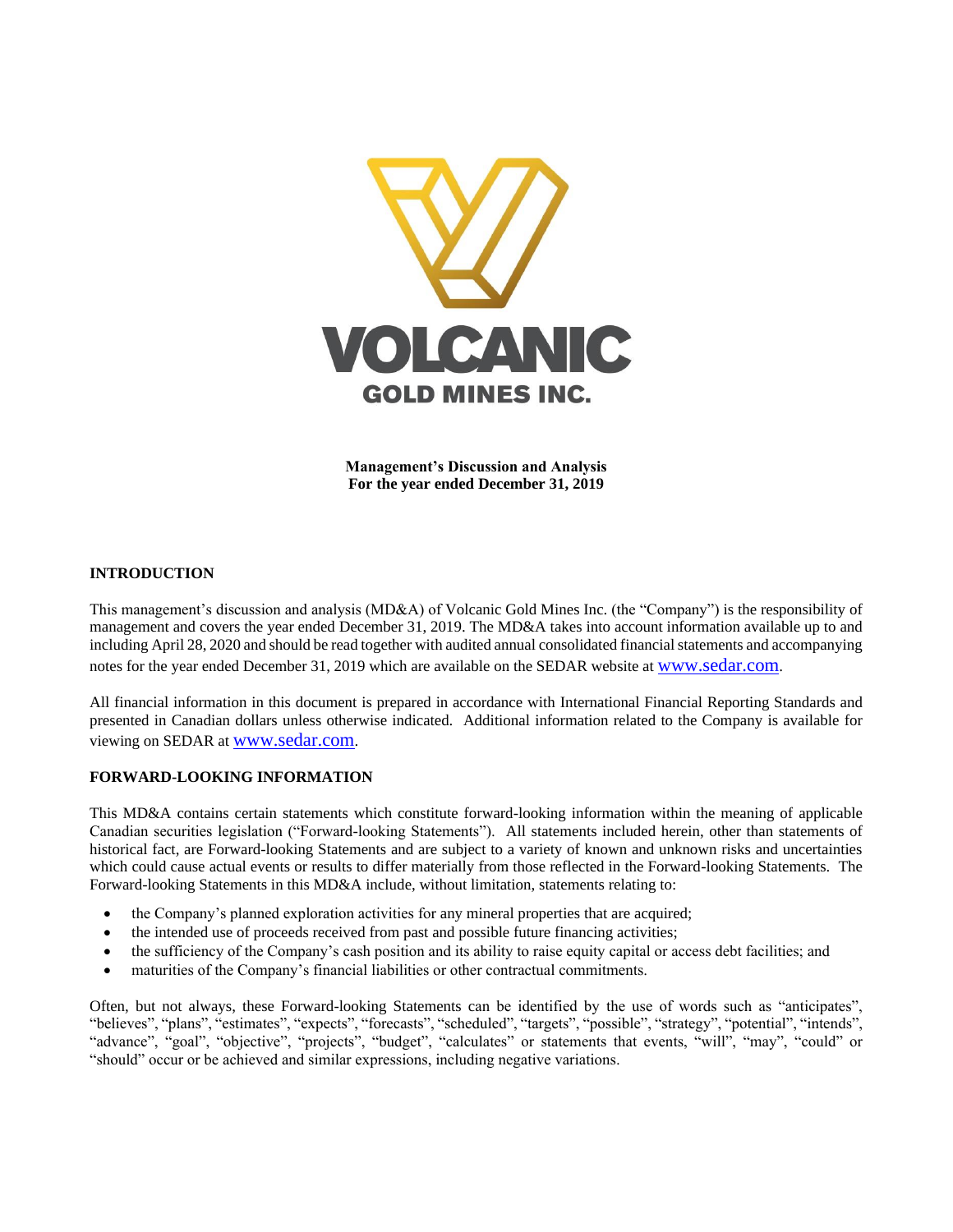Forward-looking Statements involve known and unknown risks, uncertainties and other factors which may cause the actual results, performance or achievements of the Company to be materially different from any results, performance or achievements expressed or implied by the Forward-looking Statements. Such uncertainties and factors include, among others:

- risks associated with mineral exploration and project development;
- fluctuations in commodity prices;
- fluctuations in foreign exchange rates and interest rates;
- credit and liquidity risks;
- changes in national and local government legislation, taxation, controls, regulations and political or economic developments in countries in which the Company does or may carry on business;
- reliance on key personnel;
- property title matters;
- local community relationships;
- risks associated with potential legal claims generally or with respect to environmental matters;
- adequacy of insurance coverage;
- dilution from further equity financing;
- competition;
- uncertainties relating to general economic conditions; and
- risks relating to a global pandemic, including the coronavirus COVID-19, which unless contained could cause a slowdown in global economic growth and impact the Company's business, operations, financial condition and share price.

as well as those factors referred to in the "Risks and Uncertainties" section in this MD&A.

Forward-looking Statements contained in this MD&A are based on the assumptions, beliefs, expectations and opinions of management, including but not limited to:

- all required third party contractual, regulatory and governmental approvals will be obtained for the exploration and development of the Company's properties;
- there being no significant disruptions affecting operations, whether relating to labor, supply, power, damage to equipment or other matter;
- permitting, exploration and development activities proceeding on a basis consistent with the Company's current expectations;
- expected trends and specific assumptions regarding commodity prices and currency exchange rates; and
- prices for and availability of fuel, electricity, equipment and other key supplies remaining consistent with current levels.

These Forward-looking Statements are made as of the date hereof and the Company disclaims any obligation to update any Forward-looking Statements, whether as a result of new information, future events or results or otherwise, except as required by law. There can be no assurance that Forward-looking Statements will prove to be accurate, as actual results and future events could differ materially from those anticipated in such statements. Accordingly, investors should not place undue reliance on Forward-looking Statements.

## **DESCRIPTION OF BUSINESS**

The Company's business is the acquisition and exploration of mineral properties, focused on consolidating land packages in under-explored countries. Management is actively seeking prospective projects for acquisition by the Company.

In March 2019, the Board of Directors determined that it would be in the best interests of the Company and its shareholders to (i) settle certain outstanding debt by the issuance of common shares, (ii) consolidate the Company's issued common shares on the basis of one new share for every seven existing shares (the "Consolidation") and thereafter (iii) complete a nonbrokered private placement financing to raise proceeds of up to \$375,000 ("Private Placement").

### **All references in this MD&A to loss per share, common shares, share purchase warrants and stock options reflect the Consolidation.**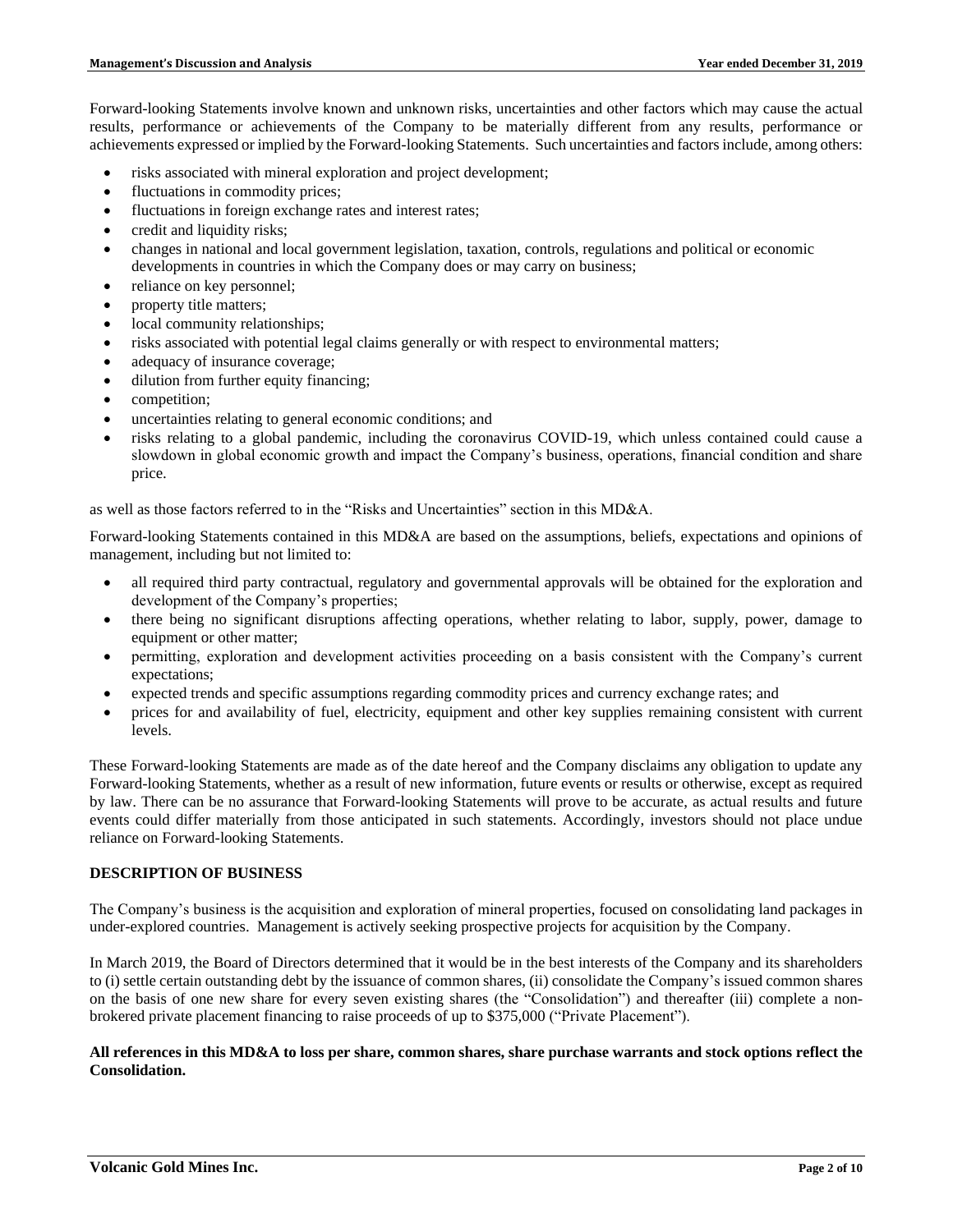In order to preserve its current cash on hand, the Company completed March 26, 2019 a debt settlement transaction by issuing 548,660 common shares (3,840,620 pre-consolidation common shares) at a deemed price of \$0.35 per share (\$0.05 per share pre-consolidation) to settle a total of \$192,031 in debt.

The Consolidation was completed effective April 8, 2019. The name and trading symbol of the Company remain unchanged.

On April 16, 2019, the Company closed the Private Placement by issuing 1,500,000 units ("Units") at \$0.25 per Unit, raising proceeds of \$375,000. Each Unit consisted of one common share and one warrant entitling the holder to purchase one additional common share of the Company at \$0.35 for one year from closing. The proceeds of the placement are being used for general working capital purposes.

## **SELECTED ANNUAL INFORMATION**

The following table provides financial results for the years ended December 31, 2019, 2018 and 2017:

|                                                | 2019       | 2018          | 2017      |
|------------------------------------------------|------------|---------------|-----------|
| Exploration expenditures                       | \$         | \$<br>631.952 | 2,825,047 |
| Loss and comprehensive loss attributed to      |            |               |           |
| equity shareholders of the Company             | 197.799    | 3,333,835     | 6,403,352 |
| Basic and diluted loss per share attributed to |            |               |           |
| equity shareholders of the Company             | 0.03       | 0.51          | 1.05      |
| Total assets                                   | 232,044    | 167,559       | 3,959,216 |
| <b>Total liabilities</b>                       | 130.987    | 392,423       | 182.991   |
| Non-controlling interest (deficiency)          | (176, 411) | (176, 411)    | 490,843   |
| Working capital (deficiency)                   | 38.827     | (292, 217)    | 1,048,676 |

## **RESULT OF OPERATIONS**

All references to 'loss' in the results of operations discussion below refers to the loss attributed to equity shareholders of the Company.

#### *Quarter ended December 31, 2019*

During the quarter ended December 31, 2019 the Company incurred a loss \$17,523, compared to a loss of \$173,120 for the quarter ended December 31, 2018. Significant expenses for the quarters ended December 31, 2019 and 2018 are as follows:

|                                       | 2019   | 2018         |
|---------------------------------------|--------|--------------|
| Exploration expenditures              |        | \$<br>96,128 |
| Consulting and management fees        | 16,500 | 21,700       |
| Legal and audit fees                  | 20,000 | 27,089       |
| Office and administration             | 10.242 | 24,015       |
| Salaries and benefits                 | 7,518  | 18,447       |
| Shareholder communications (recovery) | 1,008  | (22, 244)    |
| Gain on debt settlement               | 38,406 |              |

The loss for the quarter ended December 31, 2019 was significantly less than the comparative quarter due in part to the comparative quarter recording exploration expenditures totaling \$96,128 compared to no such expense in the current quarter. The current quarter also recorded a \$38,406 gain on debt settlement relating to the issue of shares to settle \$192,031 in debt to related parties earlier in the fiscal year. Shareholder communication costs for the comparative quarter included an adjustment which resulted in a net recovery for that period. Corporate activity and administrative costs were also significantly less during the current quarter due to cost reduction efforts.

Consulting and management fees for the current quarter consisted of fees paid to the current Chief Executive Officer ("CEO") while this cost for the comparative quarter consisted of fees paid to the current CEO for advisory services and the former CEO. Office and administration costs relate mostly to an administrative cost sharing agreement with Gold Group Management Inc. ("Gold Group"), a private company controlled by the current CEO, which is reimbursed by the Company for certain shared rent and other corporate expenses paid by Gold Group on behalf of the Company. Salaries and benefits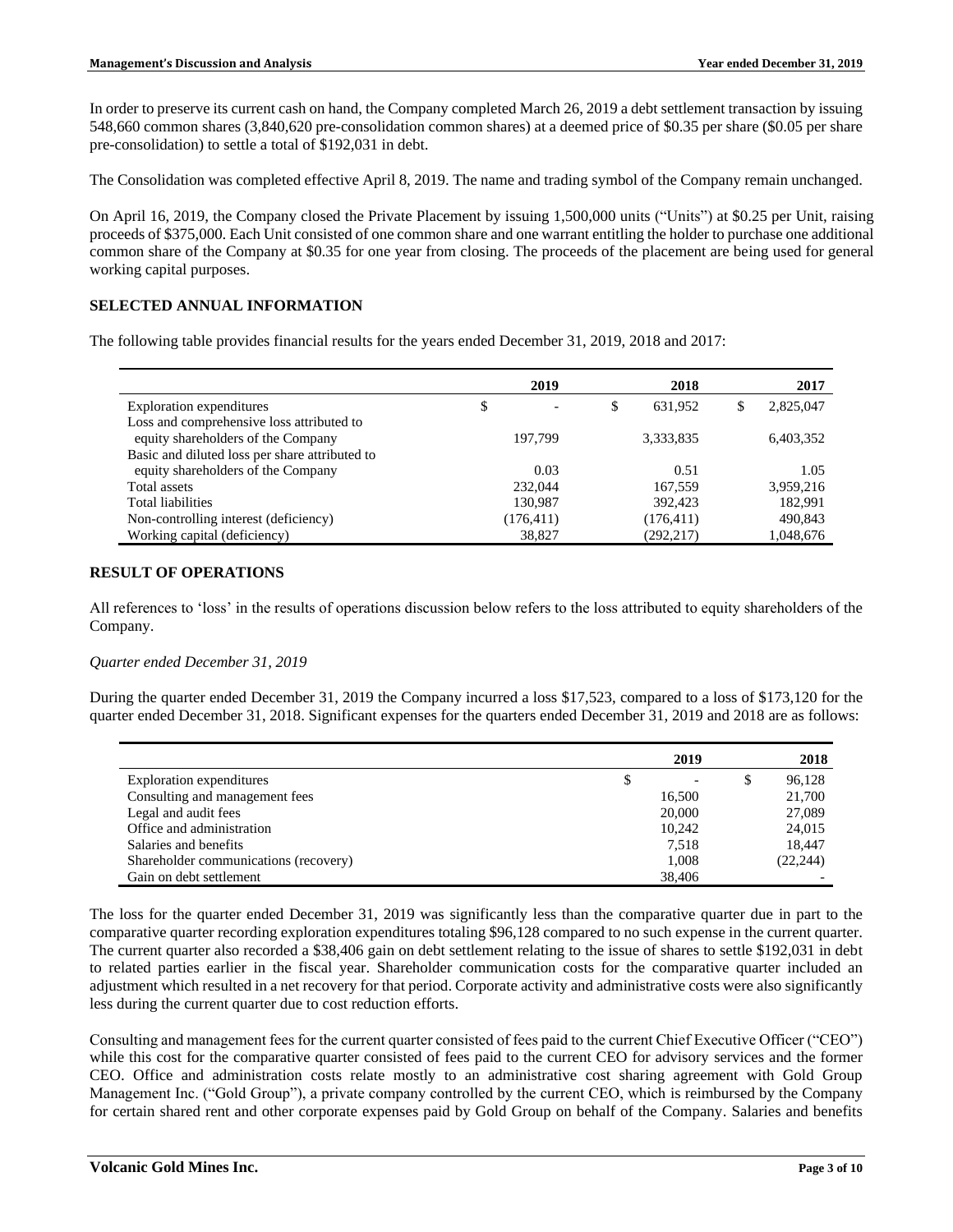costs relate primarily to Gold Group which provides administrative personnel, including the Company's Chief Financial Officer and Corporate Secretary.

*Year ended December 31, 2019*

During the year ended December 31, 2019 the Company incurred a loss of \$197,799, compared to a loss of \$3,333,835 for the year ended December 31, 2018. Significant expenses and recoveries for the year ended December 31, 2019 and 2018 are as follows:

|                                         | 2019   | 2018      |
|-----------------------------------------|--------|-----------|
| Exploration expenditures                | \$     | 631,952   |
| Consulting and management fees          | 69,000 | 133,200   |
| Legal and audit fees                    | 23,544 | 63,201    |
| Office and administration               | 53.549 | 106,506   |
| Salaries and benefits                   | 60,707 | 91,495    |
| Shareholder communications              | 3.728  | 153,152   |
| Transfer agent and regulatory fees      | 19,899 | 13,450    |
| Travel                                  | 4,875  | 72,674    |
| Write-off of mineral property costs     |        | 2,671,533 |
| Write-off of deferred acquisition costs |        | 43,569    |
| Gain on debt settlement                 | 38,406 |           |

As with the quarterly comparison, the loss for the year ended December 31, 2019 was significantly less than the comparative year due to mineral property write-offs totaling \$2,671,533 in the comparative year and there being no exploration activity during the current year. Corporate activity and administrative costs were also significantly less during the current year due to cost reduction efforts.

Consulting and management fees for the current year consist of fees paid to the current CEO and a third-party consultant whereas the comparative year included fees paid to the current CEO, the former CEO, and the former VP, Capital Markets. Shareholder communication costs for the comparative year included agreements with third parties for capital market consulting and corporate development that expired prior to the current year. Office and administration and salaries and benefits are for the same services described in the quarterly comparison. Transfer agent and regulatory fees were higher for the current year due to the Consolidation.

## **SUMMARY OF QUARTERLY RESULTS**

The Company's quarterly asset total, capitalized mineral property costs, working capital balance and operating results over the last eight quarters are summarized as follows:

|                                                                                     | Dec $'19$ | Sept '19  | June $'19$ | Mar $'19$  | Dec $'18$  | Sept '18   | June $'18$  | Mar '18     |
|-------------------------------------------------------------------------------------|-----------|-----------|------------|------------|------------|------------|-------------|-------------|
| Total assets                                                                        | \$232,044 | \$275,737 | \$327,198  | \$132,437  | \$167,559  | \$291,342  | \$3.194.231 | \$3,616,449 |
| Mineral properties                                                                  | -         |           |            |            |            | -          | 2,671,533   | 2,631,387   |
| Working capital (deficiency)<br>Loss and comprehensive loss<br>attributed to equity | 38,827    | 94,280    | 144,091    | (161, 519) | (292, 217) | (116, 875) | 220,559     | 637,928     |
| shareholders of the Company<br>Basic and diluted loss per share                     | 17.523    | 53,505    | 64,962     | 61.809     | 173,120    | 2,359,287  | 417,682     | 383,746     |
| attributed to equity<br>shareholders of the Company                                 | 0.00      | 0.01      | 0.01       | 0.01       | 0.03       | 0.36       | .06         | .06         |

Operating expenses were higher during the first three quarters presented due to the Company attemptsto restructure its Guinea operations and perform due diligence activities on a property in the Ivory Coast. During the quarter ended September 30, 2018, the Company ultimately decided to cease operations in Guinea and the Ivory Coast entirely and wrote-off \$2,671,533 in mineral property carrying costs, creating a significant loss for the quarter ended September 30, 2018 and significant decrease in total assets. There was a minimal amount of exploration expenditures incurred during the quarter ended December 31, 2018 and no such expenditures for the four most recent quarters.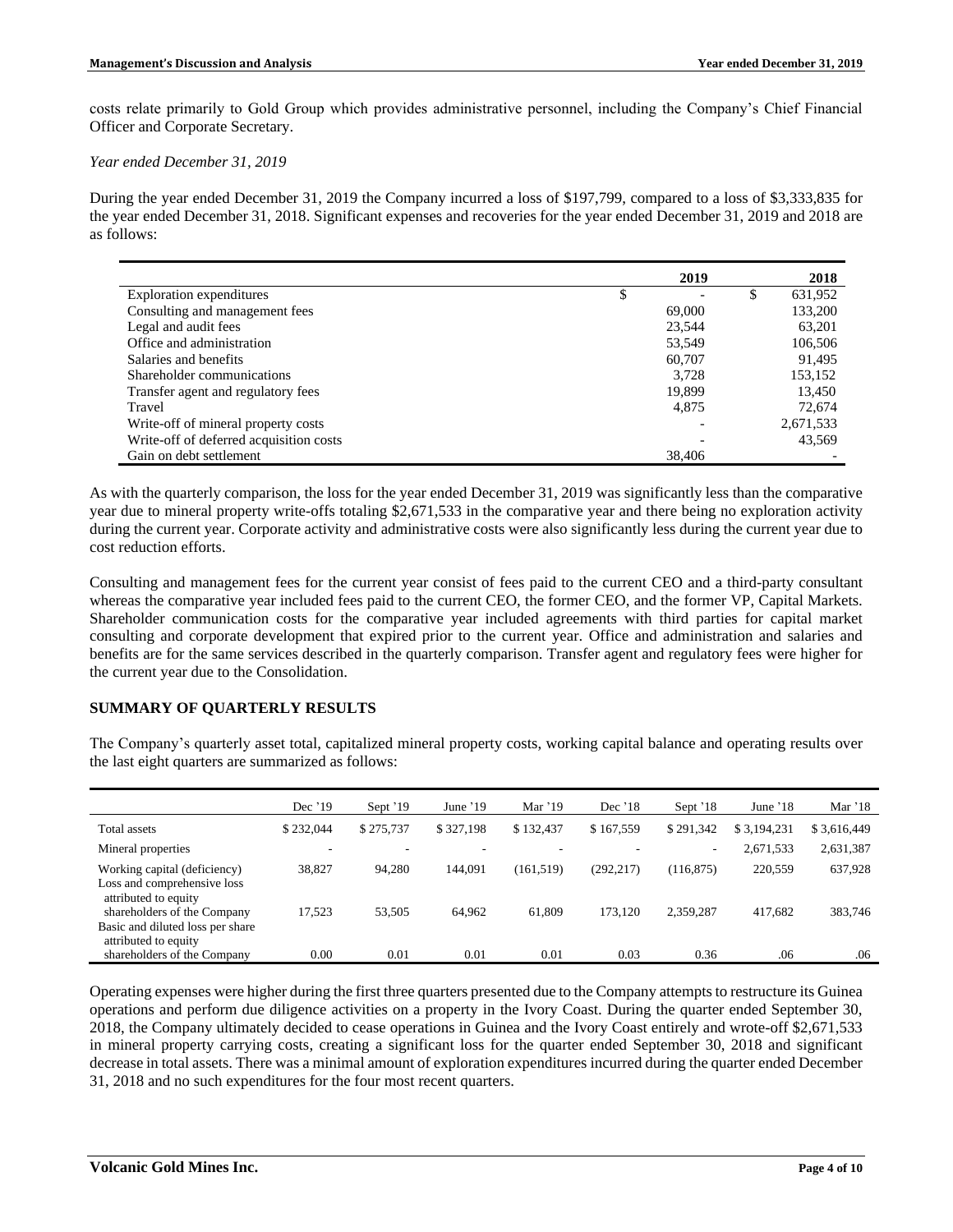### **LIQUIDITY AND CAPITAL RESOURCES**

The Company has financed its operations to date primarily through the issuance of common shares. The Company's exploration activities do not provide a source of income and therefore the Company has a history of losses and an accumulated deficit.

As at December 31, 2019, the Company had current assets of \$169,814 and current liabilities of \$130,987, resulting in working capital of \$38,827.

During the year ended December 31, 2019, the Company issued 548,661 common shares of the Company to directors and a former officer of the Company to settle debt totaling \$192,031. The Company also raised gross proceeds of \$375,000 by way of the Private Placement financing. The Company does not expect its current capital resources to be sufficient to cover its corporate operating costs and carry out mineral property acquisitions or exploration activities, if any, for the next twelve months. As such, the Company will seek to raise additional capital as needed but recognizes the uncertainty attached thereto.

Net cash used in operating activities during the year ended December 31, 2019 was \$290,031 (2018: \$1,003,923).

Net cash provided from financing activities during the year ended December 31, 2019 was \$370,095 (2018: \$ Nil).

Net cash used in investing activities during the year ended December 31, 2019 was \$Nil (2018: \$68,518).

The Company's consolidated financial statements have been prepared on a going concern basis which assumes that the Company will be able to realize its assets and discharge its liabilities in the normal course of business for the foreseeable future. The Company's continuing operations rely on the ability of the Company to continue to raise capital as and when needed.

# **FINANCIAL AND CAPITAL RISK MANAGEMENT**

Financial assets and liabilities are classified in the in the fair value hierarchy according to the lowest level of input that is significant to the fair value measurement. Assessment of the significant of a particular input to the fair value measurement requires judgement and may affect placement within the fair value hierarchy levels. The hierarchy is as follows:

- Level 1: quoted prices (unadjusted) in active markets for identical assets or liabilities.
- Level 2: inputs other than quotes prices included in Level 1 that are observable for the asset or liability, either directly (i.e., as prices) or indirectly (i.e., derived from prices).
- Level 3: inputs for the asset or liability that are not based on observable market data (unobservable inputs).

The carrying value of receivables, deposits and accounts payable and accrued liabilities approximates fair value due to the short term nature of the financial instruments. Cash is valued at a level 1 fair value measurement and is classified as fair value through profit or loss. Receivables and long-term deposits are classified as amortized cost. Accounts payable and accrued liabilities are classified as amortized cost.

The Company is exposed to varying degrees to a variety of financial instrument related risks:

#### *Credit risk*

Credit risk is the risk of an unexpected loss if a customer or third party to a financial instrument fails to meet its contractual obligations.

The Company's cash is held in accounts at a large Canadian financial institution. The Company has no investment in asset backed commercial paper.

#### *Liquidity risk*

Liquidity risk is the risk that the Company will not be able to meet its financial obligations as they fall due.

The Company manages liquidity risk through its capital management as outlined below. Accounts payable and accrued liabilities are due within one year.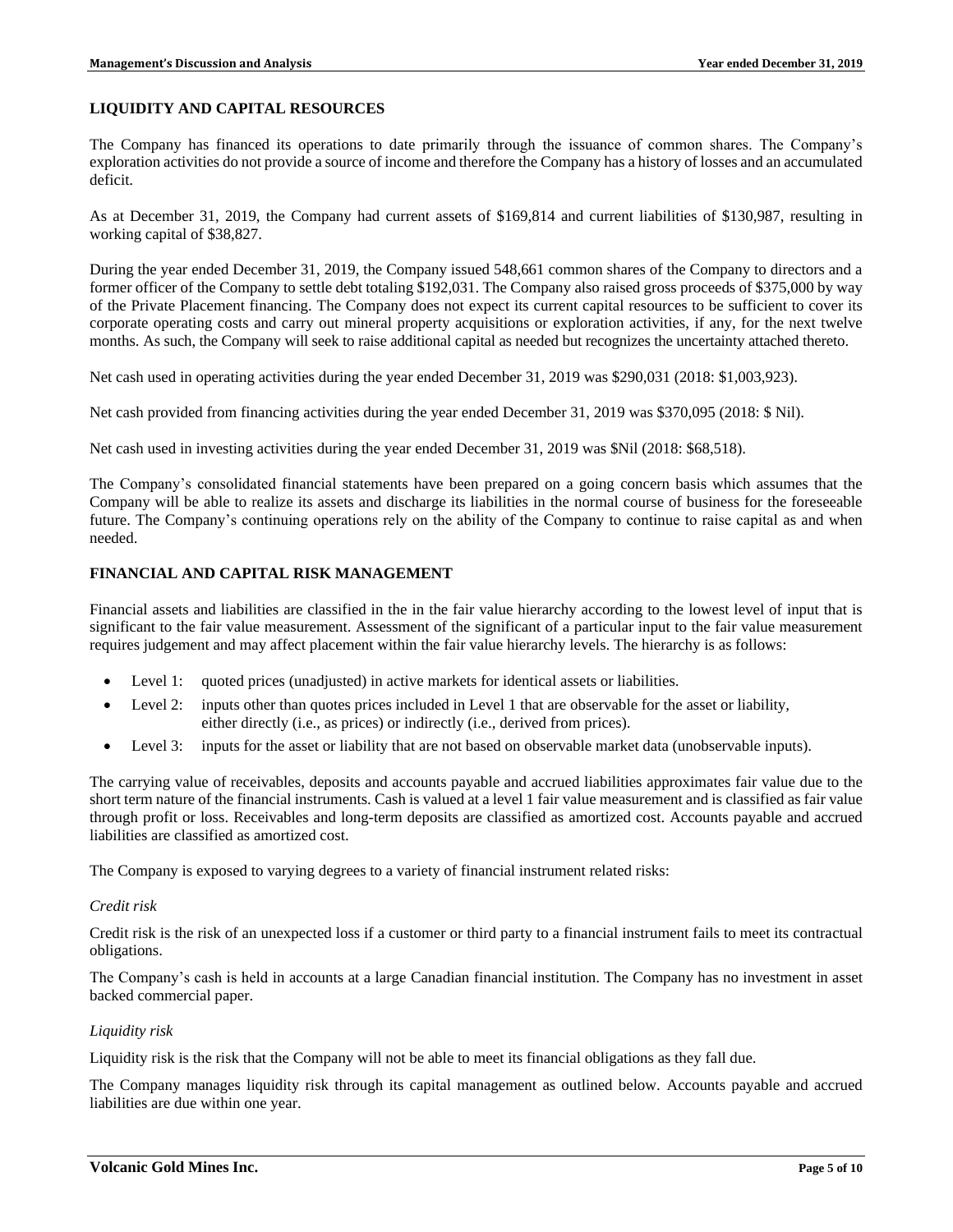### *Market risk*

Market risk is the risk of loss that may arise from changes in market factors such as interest rates, foreign exchange rates, and commodity and equity prices.

a) Interest rate risk

The Company's exposure to interest rate risk arises from the interest rate impact on cash. The Company's practice has been to invest cash at floating rates of interest, in order to maintain liquidity, while achieving a satisfactory return for shareholders. There is minimal risk that the Company would recognize any loss as a result of a decrease in the fair value of any guaranteed bank investment certificates included in cash as they are generally held with large financial institutions. As at December 31, 2019, the Company is not exposed to significant interest rate risk.

b) Foreign currency risk

The Company is exposed to financial risk related to the fluctuation of foreign currency rates. The Company operates in Canada and formerly the Republic of Guinea. A substantial portion of the Company's expenses are incurred in US dollars. A significant change in the currency exchange rate between the Canadian dollar relative to the US dollar could have an effect on the Company's results of operations, financial position or cash flows. The Company has not hedged its exposure to currency fluctuations. As at December 31, 2019 and 2018, the Company is exposed to currency risk through the following financial assets and liabilities denominated in currencies other than the Canadian dollar:

| As at December 31,                       | 2019                                      |   | 2018                                      |
|------------------------------------------|-------------------------------------------|---|-------------------------------------------|
|                                          | <b>US Dollars</b><br>(CDN)<br>equivalent) |   | <b>US Dollars</b><br>(CDN)<br>equivalent) |
| Cash                                     | \$<br>2.735                               | S | 5,308                                     |
| Accounts payable and accrued liabilities | (88, 335)                                 |   | (107, 515)                                |
| Net exposure                             | \$<br>(85,600)                            |   | (102, 207)                                |

Based on the above net exposure as at December 31, 2019, and assuming all other variables remain constant, a 10% depreciation or appreciation of the Canadian dollar against the US dollar would result in an increase/decrease of approximately \$8,600 in the Company's net loss and comprehensive loss for the year ended December 31, 2019 (2018: \$10,200).

c) Price risk

The Company is exposed to price risk with respect to commodity prices, particularly gold. The Company closely monitors commodity prices to determine the appropriate course of action to be taken by the Company.

## **OUTSTANDING SHARE DATA**

At the date of this MD&A, the Company had outstanding 8,603,880 common shares and the following stock options and warrants:

| No. of options  | <b>Exercise price</b> | <b>Expiry date</b> |
|-----------------|-----------------------|--------------------|
| 364,284         | \$4.20                | March 14, 2027     |
| 3,571           | \$4.20                | June 26, 2027      |
| 367,855         |                       |                    |
|                 |                       |                    |
| No. of warrants | <b>Exercise price</b> | <b>Expiry date</b> |
| 1,851,237       | \$5.60                | March 8, 2022      |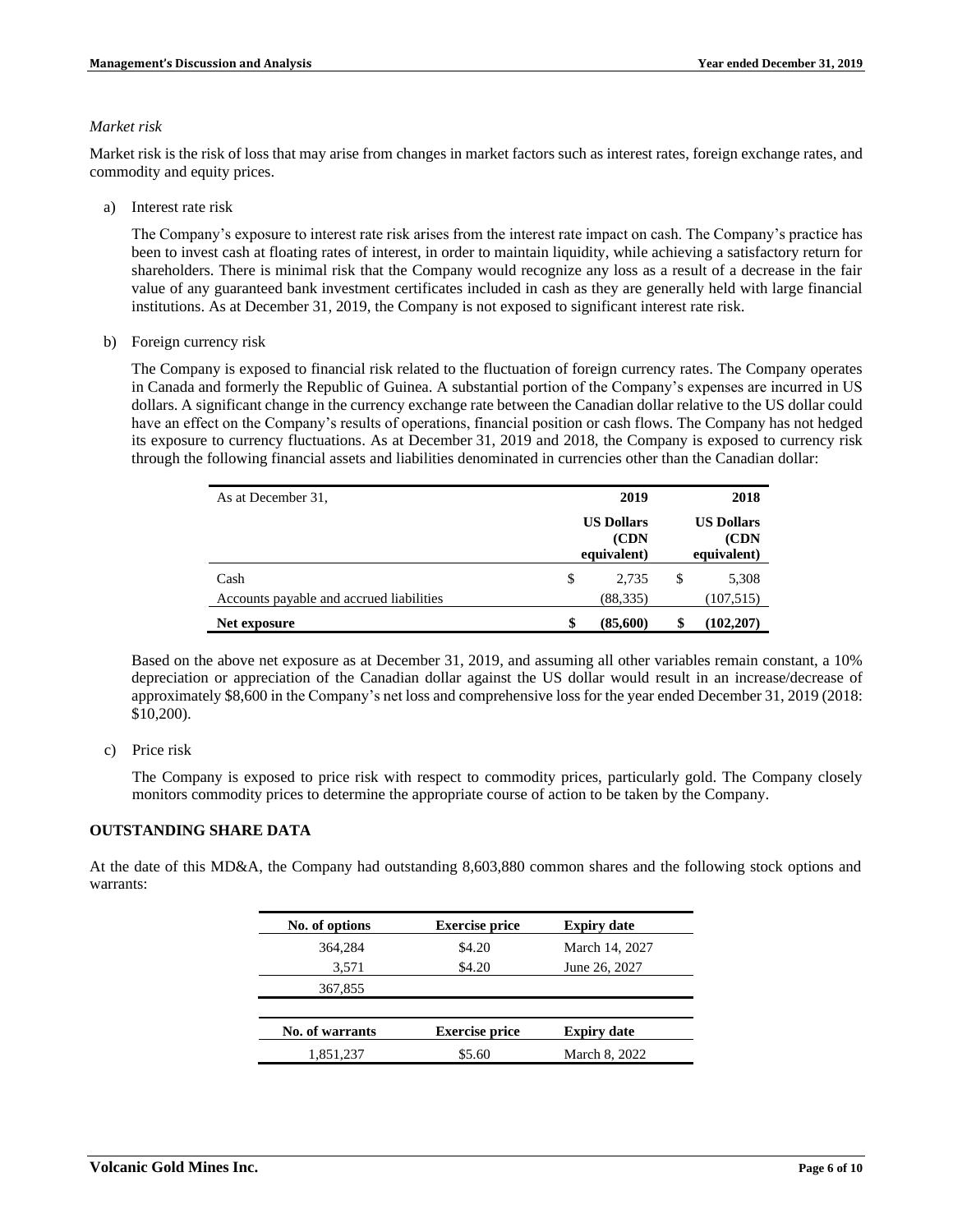### **TRANSACTIONS WITH RELATED PARTIES**

The Company had transactions during the years ended December 31, 2019 and 2018 with related parties consisting of directors, officers and the following companies with common directors or officers:

| <b>Related party</b>                      | <b>Nature of transactions</b>                         |
|-------------------------------------------|-------------------------------------------------------|
| Radius Gold Inc. ("Radius")               | Shared administrative and exploration related charges |
| Gold Group Management Inc. ("Gold Group") | Shared office and administrative related charges      |
| Mill Street Services Ltd. ("Mill Street") | Consulting services                                   |
| Andros Capital Corp. ("Andros")           | Consulting services                                   |

Balances and transactions with related parties not disclosed elsewhere in these consolidated financial statements are as follows:

a) During the periods ended December 31, 2019 and 2018, the Company reimbursed Gold Group, a private company controlled by a director of the company, for the following costs:

|                                      | Three months ended December 31, |        |    |                          | Year ended December 31, |   |         |
|--------------------------------------|---------------------------------|--------|----|--------------------------|-------------------------|---|---------|
|                                      |                                 | 2019   |    | 2018                     | 2019                    |   | 2018    |
| General and administrative expenses: |                                 |        |    |                          |                         |   |         |
| Consulting and management fees       | \$                              |        | \$ | $\overline{\phantom{a}}$ | \$<br>3.000             | S |         |
| Office and administration            |                                 | 8,180  |    | 16,842                   | 42,083                  |   | 71,156  |
| Salaries and benefits                |                                 | 7.518  |    | 18,448                   | 57,727                  |   | 87,683  |
| Shareholder communications           |                                 |        |    |                          | 1,054                   |   | 1,515   |
| Transfer agent and regulatory fees   |                                 | 41     |    | 100                      | 8,679                   |   | 3,492   |
| Travel and accommodation             |                                 | 924    |    | 1,599                    | 4,684                   |   | 15,066  |
|                                      | \$                              | 16.663 | \$ | 36,989                   | \$<br>117,227           |   | 178.912 |

Gold Group is reimbursed by the Company for certain shared costs and other business related expenses paid by Gold Group on behalf of the Company. Salaries and benefits for the years ended December 31, 2019 and 2018 include those for the Chief Financial Officer and the Corporate Secretary.

- b) Prepaid expenses and deposits as of December 31, 2019 includes an amount of \$1,152 (2018: \$2,074) paid to Gold Group.
- c) Long-term deposits as of December 31, 2019 consists of \$61,000 (2018: \$61,000) paid to Gold Group as a deposit pursuant to the Company's office and administrative services agreement with Gold Group.
- d) Included in accounts payable and accrued liabilities as of December 31, 2019 was \$5,089 (2018: \$60,302) owing to Gold Group and \$Nil (2018: \$194,590) owing to directors and officers of the Company. The amount for Gold Group is due on a monthly basis and secured by a deposit.
- e) During the year ended December 31, 2019, the Company issued 548,661 common shares to related parties and a former related party to settle a total of \$192,031 in debt.

The Company has identified certain of its directors and senior officers as its key management personnel. Included for the periods ended December 31, 2019 and 2018 are the following items paid or accrued to key management personnel and/or companies with common directors.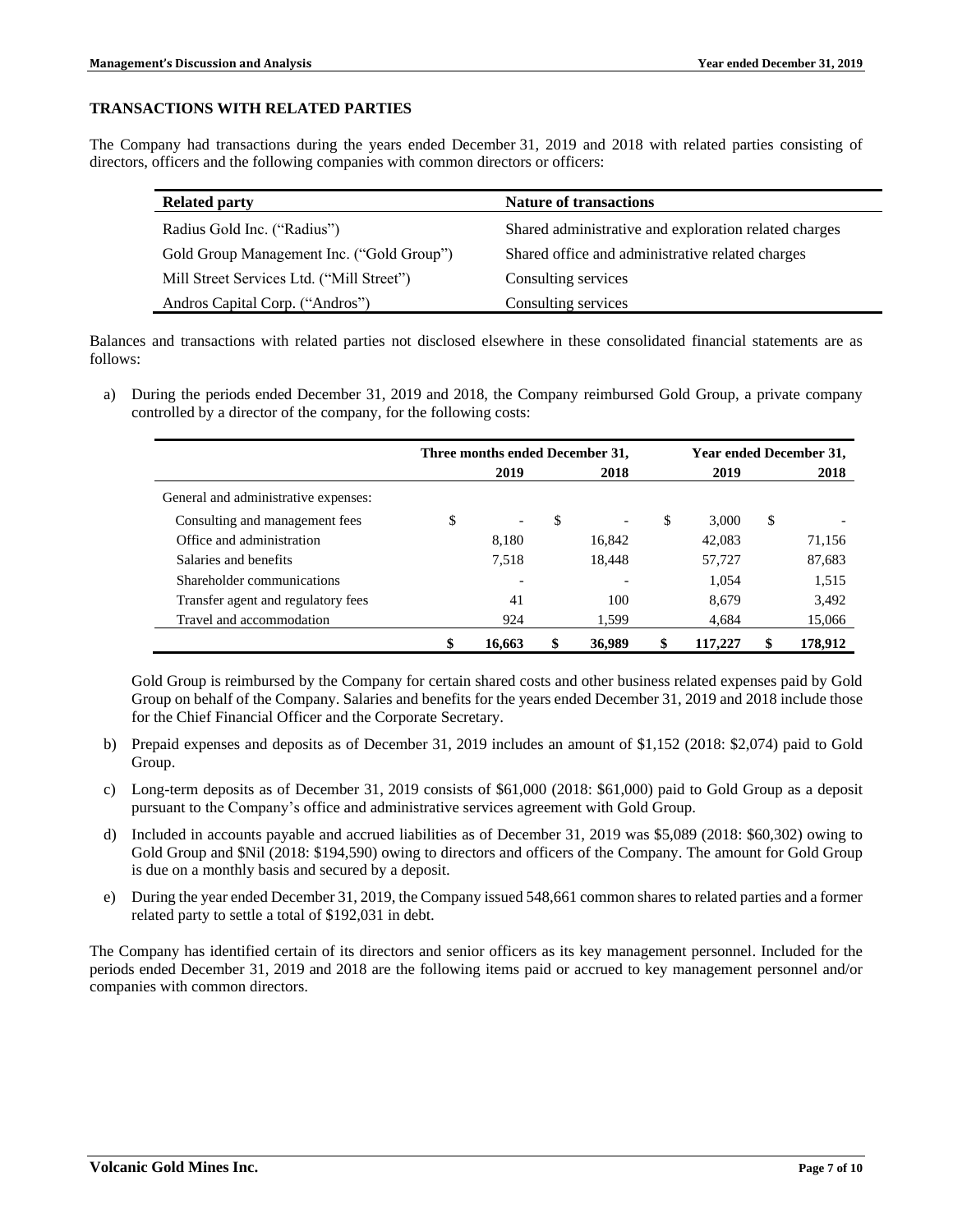|                                      | Three months ended December 31, |        |    |        | <b>Year ended December 31,</b> |        |    |         |
|--------------------------------------|---------------------------------|--------|----|--------|--------------------------------|--------|----|---------|
|                                      |                                 | 2019   |    | 2018   |                                | 2019   |    | 2018    |
| General and administrative expenses: |                                 |        |    |        |                                |        |    |         |
| Consulting and management fees       | \$                              | 16.500 | \$ | 21,700 | \$                             | 66,000 | \$ | 133,200 |
| Salaries and benefits                |                                 | 2.750  |    | 5.958  |                                | 16.042 |    | 27,500  |
| Exploration expenditures:            |                                 |        |    |        |                                |        |    |         |
| Project management                   |                                 |        |    | 20,800 |                                |        |    | 128,800 |
|                                      | \$                              | 19.250 | \$ | 48.458 | \$                             | 82,042 |    | 289,500 |

Key management compensation includes consulting fees paid in 2019 and 2018 to Mill Street, a company controlled by the Chief Executive Officer of the Company, and paid in 2018 to Andros, a company controlled by the former Vice President, Capital Markets.

# **ADOPTION OF NEW ACCOUNTING STANDARD**

On January 1, 2019, the Company adopted IFRS 16 – Leases ("IFRS 16") which requires lessees to recognize assets and liabilities for most leases. For lessors, there is little change to the existing accounting in IAS 17 Leases. The adoption of IFRS 16 did not have a material impact on the Company's consolidated financial statements.

# **FUTURE ACCOUNTING CHANGES**

The Company will be required to adopt the following standard and amendments issued by the IASB as described below.

## *IFRS 17 Insurance Contracts*

IFRS 17 is a new standard that requires insurance liabilities to be measured at a current fulfillment value and provides a more uniform measurement and presentation approach for all insurance contracts. These requirements are designed to achieve the goal of a consistent, principle-based accounting for insurance contracts. IFRS 17 supersedes IFRS 4, *Insurance Contracts*, and related interpretations.

This standard will be effective for the Company's annual period beginning January 1, 2021. The Company has yet to assess the impact of IFRS 17 on its financial statements.

## **RISKS AND UNCERTAINTIES**

The operations of the Company are highly speculative due to the high-risk nature of its business in the mineral exploration industry. Companies in the exploration stage face a variety of risks and, while unable to eliminate all of them, the Company aims at managing and reducing such risks as much as possible. The Company faces a variety of risk factors such as, but not limited to, the following:

## *Global Pandemic*

The Company faces risks related to health epidemics and other outbreaks of communicable diseases, which could significantly disrupt its operations and may materially and adversely affect its business and financial conditions. The Company's business could be adversely impacted by the effects of the COVID-19 coronavirus which was declared a global pandemic by the World Health Organization in March 2020. COVID-19 has spread from China where the virus was originally reported to several other countries, including countries in which the Company seeks opportunities, and infections have been reported globally.

The extent to which COVID-19 may impact the Company's business, including its operations and the market for its securities, will depend on future developments which cannot be predicted, and include the duration, severity and scope of the outbreak and the actions taken to contain or treat the outbreak. The continued spread of COVID-19 globally could materially and adversely impact the Company's business, financial condition and results of operations including without limitation, employee health, workforce productivity, increased insurance premiums, limitations on travel, the availability of industry experts and personnel, restrictions to any drill programs and/or the timing to process drill and other metallurgical testing, and other factors that will depend on future developments beyond the Company's control.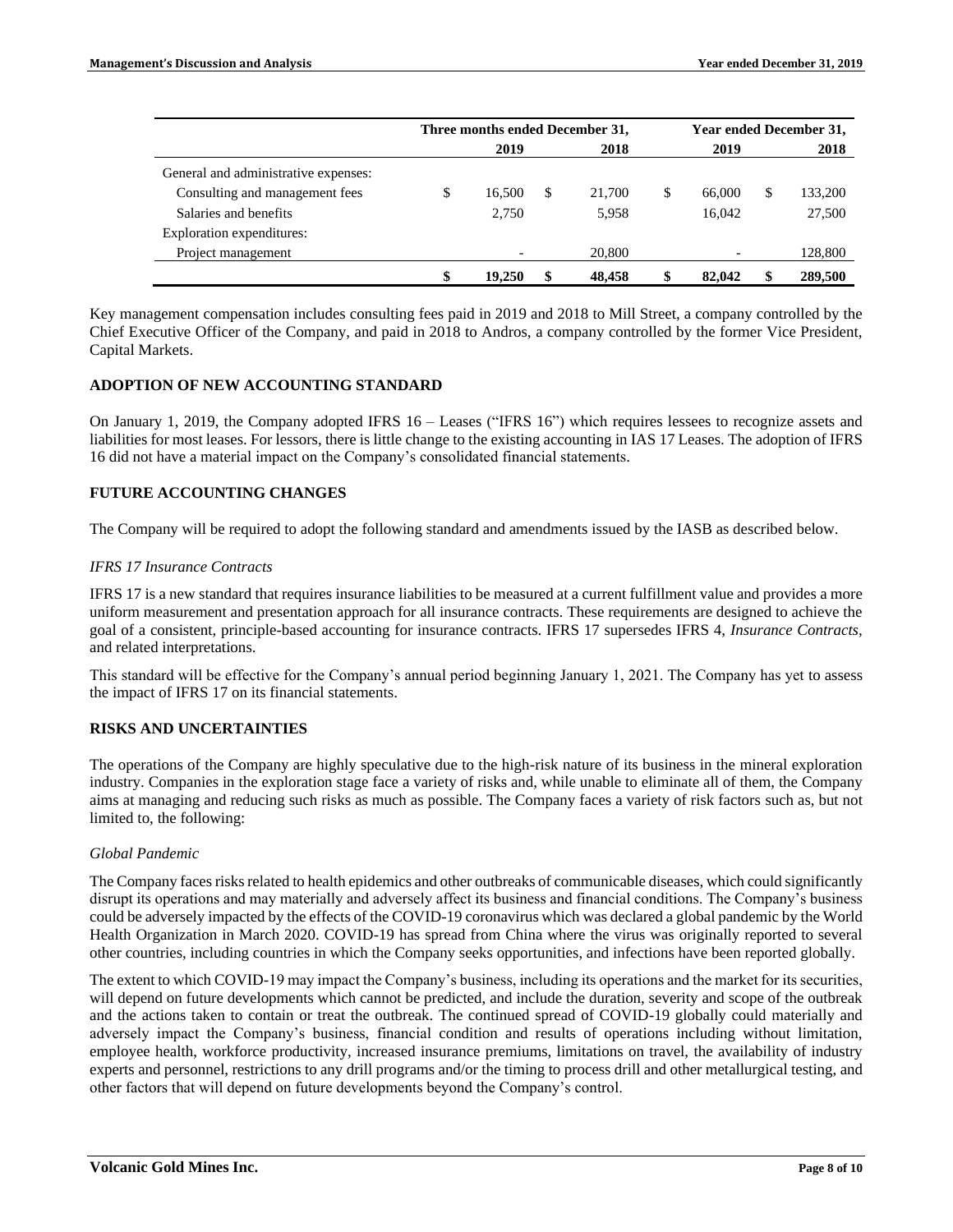The international response to the spread of COVID-19 has led to significant restrictions on travel, temporary business closures, quarantines, global stock market volatility and a general reduction in consumer activity. Such public health crises can result in operating and supply chain delays and disruptions, global stock market and financial market volatility, declining trade and market sentiment, reduced movement of people and labour shortages, and travel and shipping disruption and shutdowns, including as a result of government regulation and prevention measures, or a fear of any of the foregoing, all of which could affect commodity prices, interest rates, credit ratings, credit risk and inflation.

### *Mineral Property Exploration and Mining Risks*

The business of mineral deposit exploration and extraction involves a high degree of risk. Few properties that are explored ultimately become producing mines. At present, the Company has no properties. When properties are held, the main operating risks include: securing adequate funding to maintain and advance future exploration properties; ensuring ownership of and access to mineral properties by confirmation that option agreements, claims and leases are in good standing; and obtaining permits for drilling and other exploration activities.

### *Joint Venture Funding Risk*

The Company's strategy includes seeking partners through joint ventures to fund future exploration and project development. The main risk of this strategy is that funding partners may not be able to raise sufficient capital in order to satisfy exploration and other expenditure terms in a particular joint venture agreement. As a result, exploration and development of future property interests may be delayed depending on whether the Company can find another partner or has enough capital resources to fund the exploration and development on its own.

### *Commodity Price Risk*

The Company is exposed to commodity price risk. Declines in the market price of gold, base metals and other minerals may adversely affect the Company's ability to raise capital or attract joint venture partners in order to fund its ongoing operations. Commodity price declines could also reduce the amount the Company would receive on the disposition of future mineral properties to a third party.

### *Financing and Share Price Fluctuation Risks*

The Company has limited financial resources, has no source of operating cash flow and has no assurance that additional funding will be available to it for further exploration and development of projects. Exploration and development of future projects may be dependent upon the Company's ability to obtain financing through equity or debt financing or other means. Failure to obtain this financing could result in delay or indefinite postponement of exploration and development which could result in the loss of properties.

Securities markets have at times in the past experienced a high degree of price and volume volatility, and the market price of securities of many companies, particularly those considered to be exploration stage companies such as the Company, have experienced wide fluctuations in share prices which have not necessarily been related to their operating performance, underlying asset values or prospects. There can be no assurance that these kinds of share price fluctuations will not occur in the future, and if they do occur, how severe the impact may be on the Company's ability to raise additional funds through equity issues and corresponding effect on the Company's financial position.

#### *Political, Regulatory and Currency Risks*

The Company may hold mineral property interests which are located in emerging nations where there may be a higher level of risk compared to developed countries. Operations, the status of mineral property rights, title to the properties and the recoverability of amounts shown for mineral properties in any nation can be affected by changing economic, regulatory and political situations. The Company's equity financings are sourced in Canadian dollars but could incur exploration expenditures in other currencies. At this time, there are no currency hedges in place. A weakening of the Canadian dollar against foreign currencies could have had an adverse impact on the amount of exploration conducted.

#### *Insured and Uninsured Risks*

In the course of exploration, development and production of mineral properties, the Company is subject to a number of hazards and risks in general, including adverse environmental conditions, operational accidents, labor disputes, unusual or unexpected geological conditions, changes in the regulatory environment and natural phenomena such as inclement weather